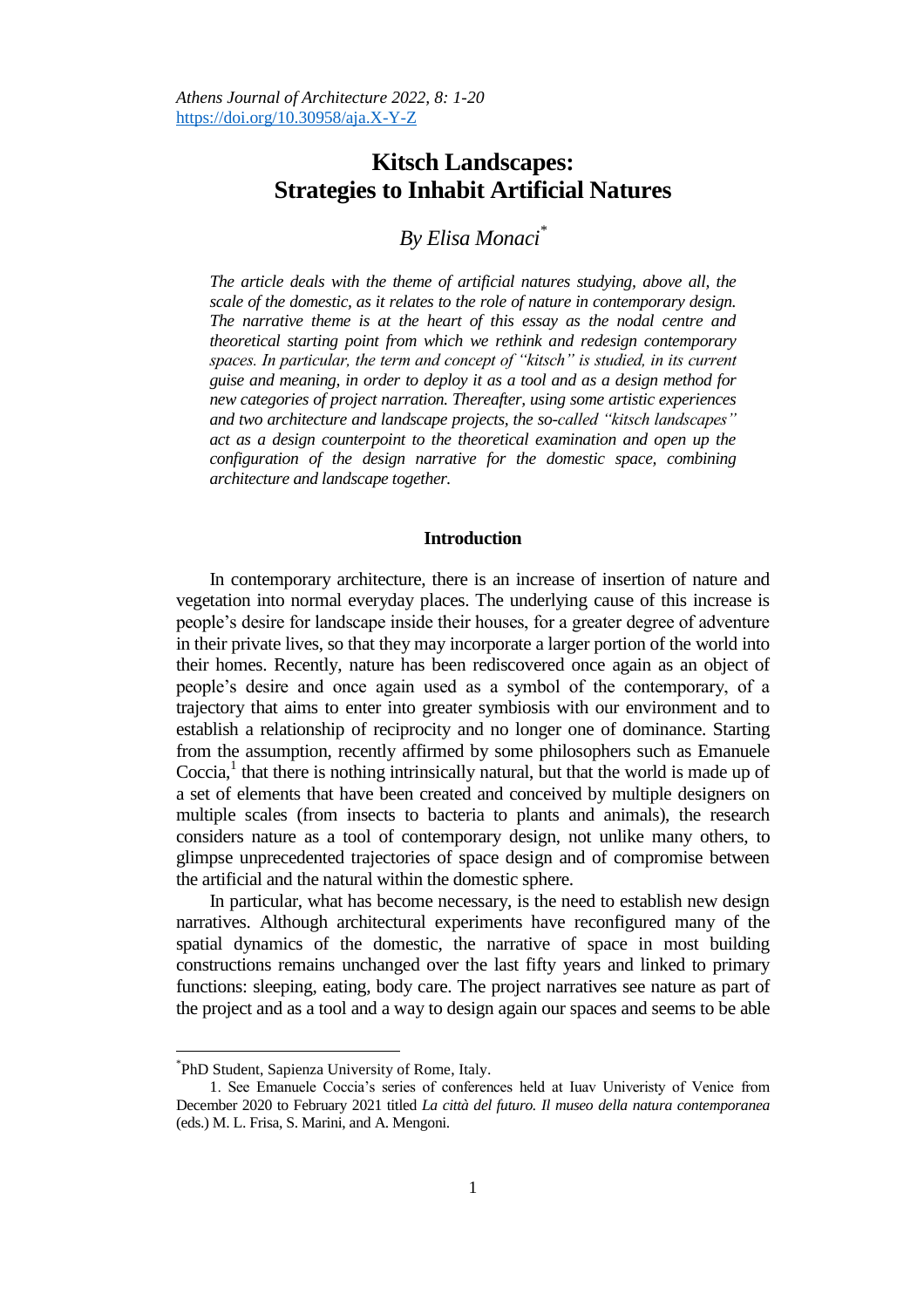to redesign current spaces according to desires and dreams, bringing together the real and the imaginary.

The contribution will focus on highlighting some recent projects that rethink the theme of nature within the domestic sphere. The relationship between architecture and nature is analysed not so much towards a return to the primitive as in the possibility for this *camouflage*<sup>2</sup> and mixture to define new perspectives for space design and to trace the components and characteristics of contemporary domestic space.

#### **Literature Review**

Concerning the literature review, the contribution takes into consideration the main bibliographical references on kitsch in order to detect the terms and definitions that are most relevant in the contemporary on the subject of artificial nature and design narrative.

Various authors (such as Clement Greenberg,<sup>3</sup> Walter Benjamin,<sup>4</sup> Umberto Eco, $5$  Gillo Dorfles<sup>6</sup>) have been confronted with the arduous task of defining the term kitsch, which has no single rigid definition or etymological origin. To summarise the definitions and meanings, I propose using a quote from Matei Calinescu that partly encompasses the many meanings of the word:

Some authors believe that the German word derives from the English 'sketch', mispronounced by artists in Munich and applied derogatorily to those cheap images bought as souvenirs by tourists, especially the Anglo-Americans (cf. *Gero von Wilpert, Sachwörterbuch der Literatur*, Stuttgart, 1969). According to others its possible origin should be looked for in the German verb *verkitschen*, meaning in the Mecklenburg dialect 'to make cheap' (cf. *Trübners Deutsches Wörterbuch*, vol. 4, Berlin, 1943). Ludwig Giesz in his *Phänomenologie des Kitsches* also mentions the hypothesis that links kitsch to the German verb kitschen, in the sense of "collecting rubbish from the street" (*den Strassenschlamm zusammenscharren*); kitschen has indeed this specific meaning in the southwestern part of Germany; it can also mean "to make new furniture from old". These three main etymological hypotheses, even if erroneous, seem to me equally suggestive of certain basic characteristics of kitsch. First, there is often something sketchy about kitsch. Second, in order to be affordable, kitsch must be relatively cheap. Last, aesthetically speaking, kitsch may be considered rubbish or junk. 7

<sup>2.</sup> See especially Neil Leach, *Camouflage* (Cambridge MA: The MIT Press, 2006).

<sup>3.</sup> Clement Greenberg, "Avant-garde and Kitsch," *Partisan Review*, no. 6 (1939).

<sup>4.</sup> Walter Benjamin, "Traumkitsch," in *Walter Benjamin. Gesammelte Schriften* (eds.) R. Tiedemann, and Schweppenhäuser (Frankfurt A.M.: Suhrkamp Verlag, 1991), v. II, 620-622.

<sup>5.</sup> Umberto Eco, "Struttura del cattivo gusto," in Idem, *Apocalittici e integrati* (Milano: Bompiani, 1964), 65-131.

<sup>6.</sup> Gillo Dorfles, *Il Kitsch. Antologia del cattivo gusto* (Milano: Mazzotta, 1968).

<sup>7.</sup> Matei Calinescu, *Five Faces of Modernity: Modernism, Avant-Garde, Decadence, Kitsch, Postmodernism* (Durham: Duke University Press, 1987), 234-235.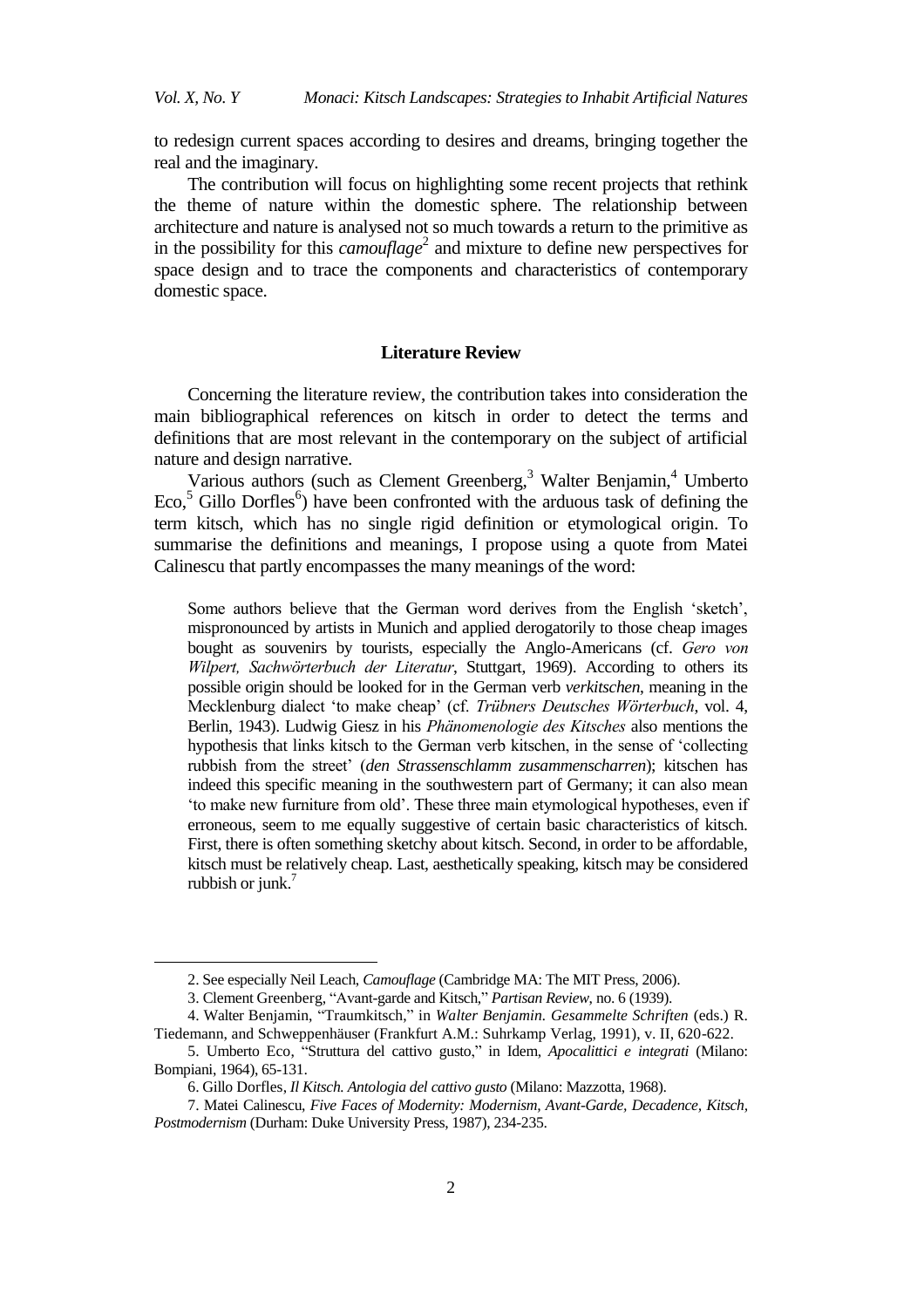The article also considers the literature of the discipline of architecture and landscape design from the modern to the contemporary, taking up some fundamental authors (such as Colin Rowe, Robert Venturi and Charles Jencks) and introducing some contemporary bibliographical references from the field of art and philosophy (such as Nicolas Bourriaud, Robert Voit and Emanuele Coccia). At the same time as the theoretical examination, the contribution deploys some experiences from contemporary art that use nature as a palimpsest to define the role of the project in relation to the landscape and that map a series of contemporary behaviours and design actions. The study of architectural and landscape projects realised in the recent period allows the research to build a transition from theory to project on the theme of the kitsch narrative between artificial and natural. The article will focus on two case studies that will be analysed in depth in order to deduce theoretical and general considerations.

# **Methodology: The Kitsch Parameter**

What are then the actions and questions that designers must ask themselves in the face of these contemporary conditions? Can new narratives be the tool with which to rethink our spaces? Can we trace in the users' actions of redesigning their space a need to establish new stories? In order to approach the theme of project narration, I use the concept of "kitsch" as a parameter whose oscillatory nature allows me to highlight certain new narratives that are emerging in the contemporary world and enables us to bring together the high and the low, the popular and the cultural, architecture and society.

Kitsch was originally born as a way to escape from the conventions and from what was considered the high culture and art. However, some characteristics of kitsch from the last century endure in the contemporary world. Today, kitsch is used as an adjective to describe something or someplace when there is a gap between the initial intention and its material reality, no matter if we are talking about objects, space, culture, or politics (social networks have spread the mechanism of kitsch in the staging and fiction that distorts reality and serves to give a certain virtual image of oneself and, conversely, the different ways and looks with which this is received by others). It follows that kitsch has an effect that depends on several factors: it depends on viewpoint; it differs according to the historical period; and geographical and cultural context. Moreover, kitsch does not have an absolute effect but rather results from the differentiation between reality and expectations that is registered by those who look at it. This may be partly by design, but most of the time this difference is unintentional, and it is precisely this characteristic that produces the condition of kitsch.

Currently, my research starts with an analysis of the major contributions written about kitsch, mainly in the artistic and literary fields. I have done this in order to extrapolate the terms and the questions that could compose the narratives that kitsch establishes in contemporary architecture and landscape. In this essay, I highlight some preliminary results and focus on two kitsch narratives that are guiding design today that allow me to identify theoretical and project trajectories for spaces and architecture.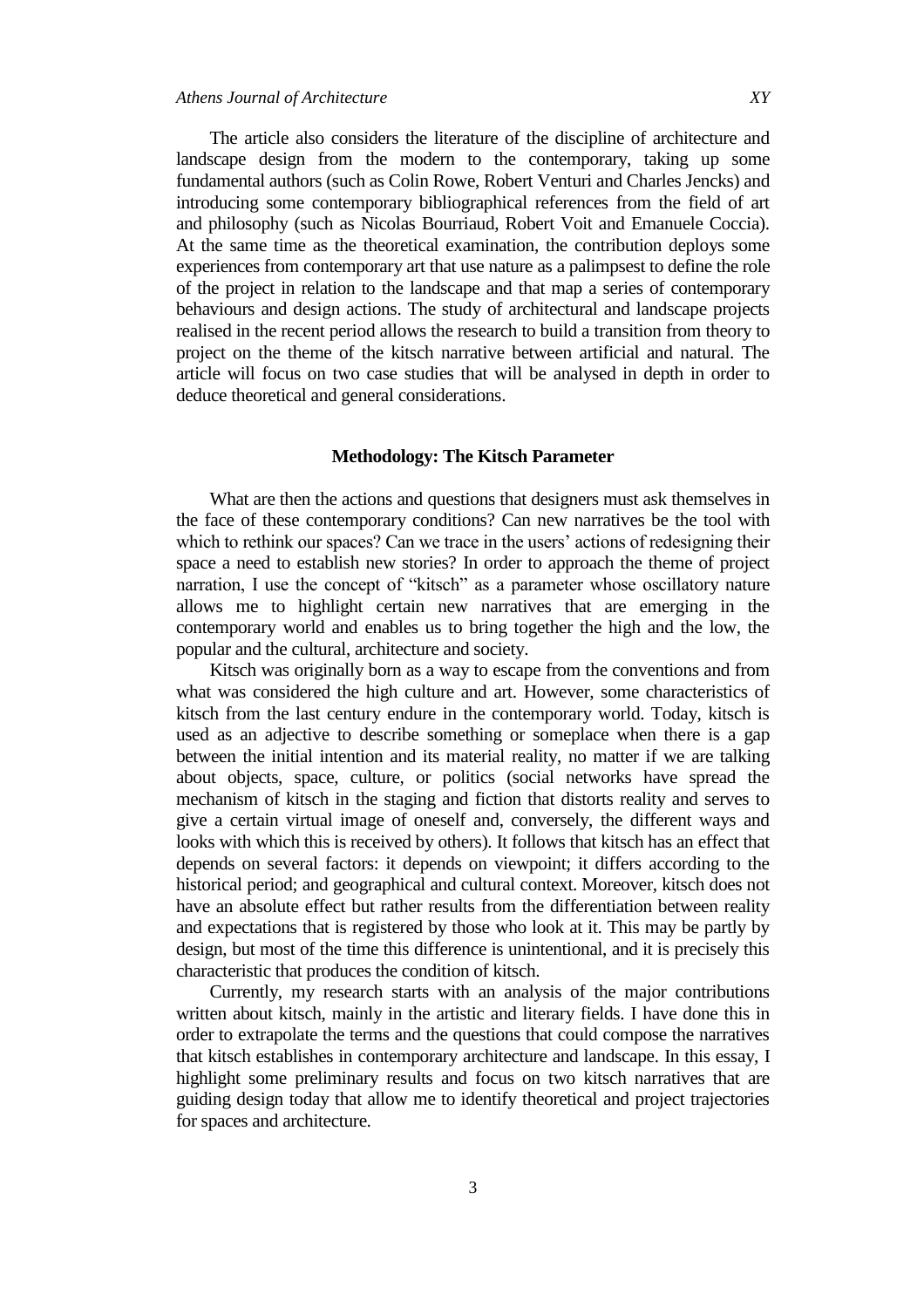From this point of view, within the architectural discipline there is a dual movement and a reversal of forces between natural and artificial actions that influence each other. Man"s construction attempts to evolve towards natural dynamics conforming itself to the landscape in which it fits, concentrating on reducing its "impact" on the surrounding context and defining with the environment a "vegetable" behaviour: draw from nature to take resources and sustenance and at the same time keeping the balance and the *status quo* unchanged in the reality.<sup>8</sup> Together, the landscape towards which architecture attempts to conform is artefact and tampered with by man. Over the years, the multiple *artificialisations* of natural elements have hybridized and genetically varied much of the existing vegetation. Therefore, there is no uncontaminated real space or place, just as there is no nature with these characteristics, it is always reproduced or reproducible. In these terms, kitsch is analysed as a methodology and as a strategy of reproduction or emulation of reality in the field of artificial natures.<sup>9</sup>

In this artificial, reproduced and reproducible reality, kitsch design project is going towards a method of action that constantly oscillates between the ambiguous and the overtly false, going deep inside efficient reproduction that surpasses the original, assuming nature as the new contemporary symbol, being such only through its infinite reproduction and is essentially an artificial product. On this theme, mention should be made of the work of the artist Ilkka Halso, who designs impossible, uninhabitable and unconventional scenarios using landscape and nature as his working material. Trees become buildings to be restored by means of scaffolding in forests that suspend them from their context and elevate them to a work of art and at the same time to a fragile element in the process of crumbling. The rocks and waterfalls become the stage and the scene of an imaginary theatre artificially created on paper to hypothesise new scenes and new representations with the context. Large warehouses of containers and disposable shelving store stones, molluscs and trees, taking the place of Ikea furniture or Amazon products and defining a fine line between nature as a commodity to be bought and massproduced, and nature as a resource put into storage for preservation. In the meantime, the photographs of some sets of pleasant and balanced places reveal the artificiality of the staging: we are those who produce the narration and thus define its degree of verisimilitude and the range of the project's reach.<sup>10</sup>

<sup>8.</sup> It is worth mentioning the European Landscape Convention which works to define the boundaries of interaction and work between different types of landscape and their corresponding definition and regulation, based on the assumption that there is no landscape that has not been remodelled by the artificial and by man.

<sup>9.</sup> On this topic, particular reference is made to Jean Baudrillard and his theory on the simulacrum and simulation (Jean Baudrillard, *Simulacres et simulation* (Paris: Édition Galilée, 1981)), especially the distinction between simulation and dissimulation in the process of copying. Reference is also made to Jean-Luc Nancy on the theme of the opponent and the overcoming between copy and original (Jean-Luc Nancy, *re saggi sull'immagine* (Napoli: Cronopio, 2007)), as well as to the topic of the mask and disguise in Walter Benjamin, *Aura e choc. Saggi sulla teoria dei media* (Torino: Einaudi, 2012).

<sup>10.</sup> See the sections *Tree Works*, *Museum of Nature* and *Naturale* inside his personal website: [www.ilkka.halso.net.](http://www.ilkka.halso.net/) [Accessed 2 May 2021.]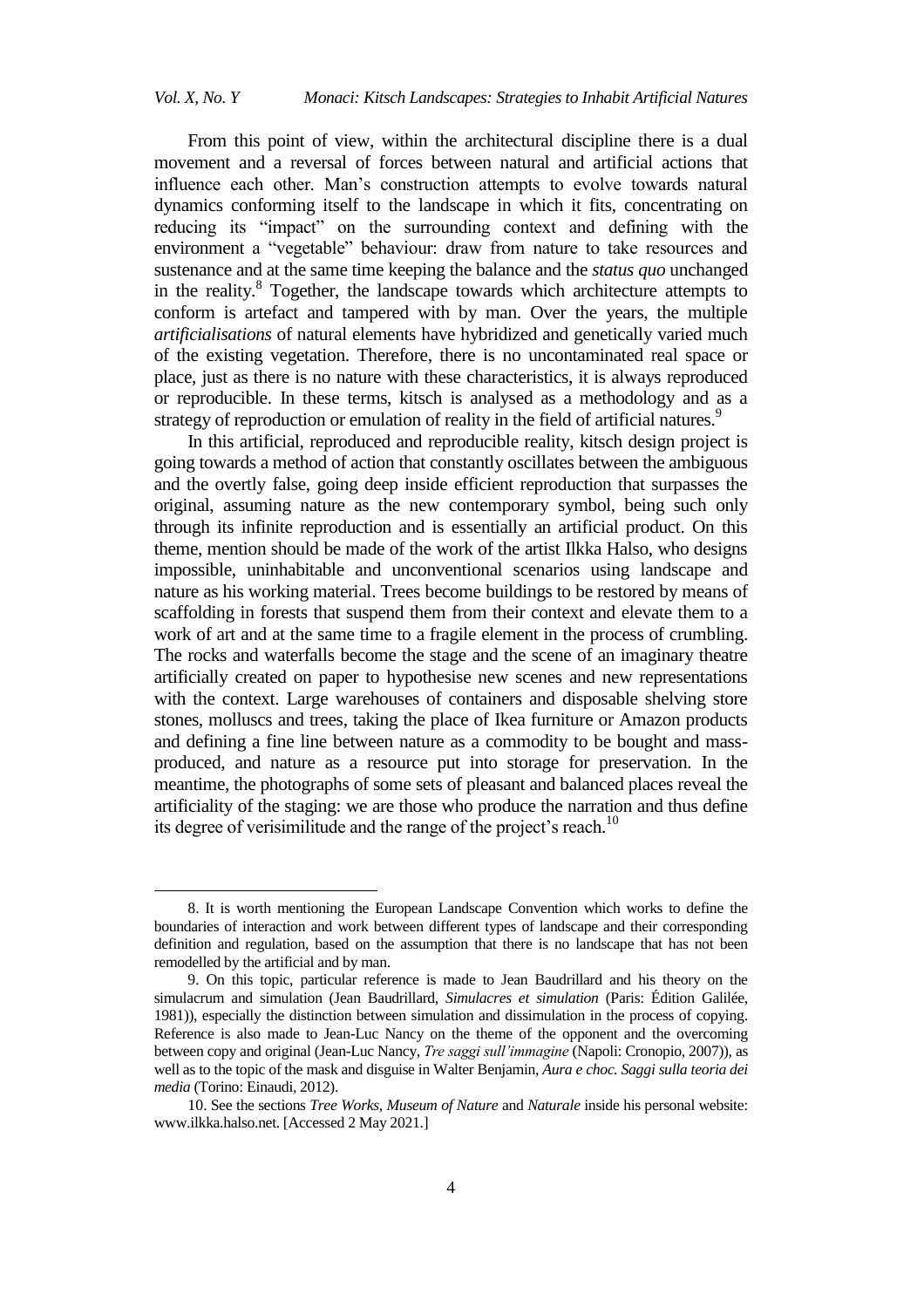$\overline{a}$ 

The contemporary project field is marked by the transition from the dichotomy of pairs of opposites (natural-artificial, landscape-architecture) to an ambiguous context, made of mixtures and hybridizations.<sup>11</sup>

#### **Domestic Natures**

Projects of synthetic nature are increasing inside dwellings and in urban contexts, where artificial performs and acts as an intermediary between ecology and technique, determining a reconfiguration of nature as a new status symbol (serving the same function as a souvenir).

Kitsch methodology works on the symbol that nature covers today, both as an element of redemption and salvation to strive for and copy, and as an element to defend and oppose. The reproduction and dissemination of nature as a contemporary symbol is achieved by distorting it, falsifying it and transferring it to the scale of the domestic and the everyday in such a way as to betray and perpetuate it at the same time. Reference is made here to Lucius Burckhardt"s theory that when the copy ceases to symbolise the authentic but transcends it and becomes independent then the *fake* becomes *authentic*, in these terms that symbol is both perpetuated and betrayed.<sup>12</sup> Reference is also made to Nicolas Bourriaud who, in relation to the reproduction of the work of art, examines the necessity of the copy as an operation that allows the survival of the original while entailing its death. Starting from the continuous translation and betrayal, no path backwards can lead to the original.<sup>13</sup>

Simulation and the concept of nature as a symbol are the subject of many projects and works of contemporary art, in particular Robert Voit"s photographic work *New Trees*, which depicts a series of trees that are alien to their context in terms of species, shape and above all size (Figures 1-3). The trees are actually electrical antennas disguised in the guise of a fake vegetal element which allows them to adhere more closely to their context, at least until the artifice is revealed on closer look. The short-circuit of meaning that these elements create in the urban or peri-urban spaces in which they are placed raises a series of questions about their status on the borderline between landscape, technical element and architecture. The need to *camouflage* one"s appearance through "natural forms" in order to depart from a purely technical and technological meaning is one of the facets that the theme of the artifice of nature has taken on in the contemporary world. Disguise, mimesis and simulation are the design actions through which the

<sup>11.</sup> See Emanuele Coccia, *La vie des plantes. Une métaphysique du mélange* (Paris: Bibliothèque Rivage, 2016). The author turns to the plant world as a paradigm to look to in order to review the assumptions through which we inhabit and populate the earth. The plant is the element that most relates to the geological world below us, to the interpenetration of the atmosphere and climate that pervades us and to the impulse to inhabit the sky, focusing on the position assumed in space and time only by standing and not always moving and acting.

<sup>12.</sup> Lucius Burckhardt, "Das Falsche ist das Echte," in *Schmuck- Zeichen am Körper*, (ed.) Linzer Institut für Gestaltung, 55-60, exhibition catalogue (Linz 1987).

<sup>13.</sup> Nicolas Bourriaud, *Radicant: Pour une esthétique de la globalization* (Paris: Denoël, 2009).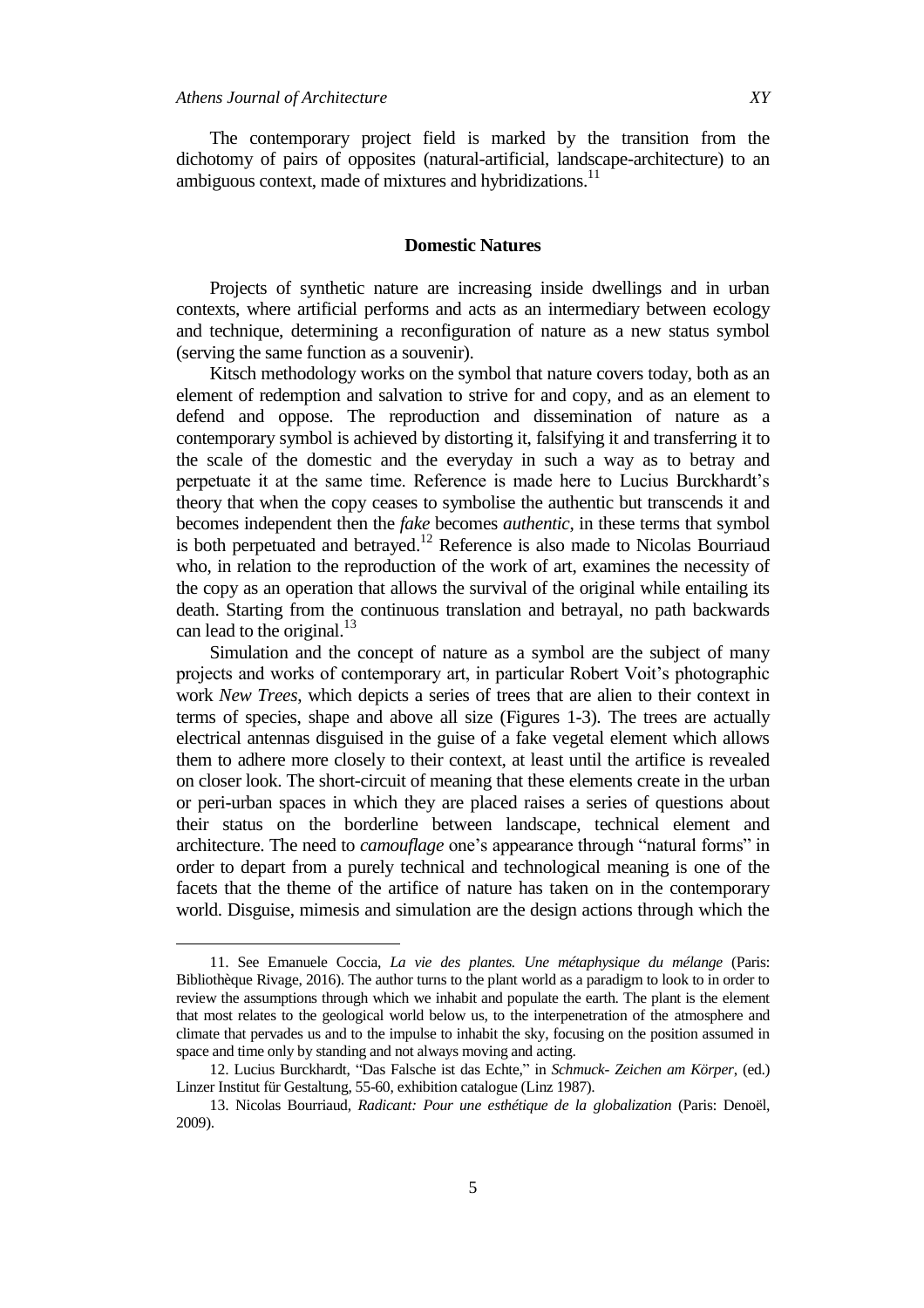*Vol. X, No. Y Monaci: Kitsch Landscapes: Strategies to Inhabit Artificial Natures*

artificial establishes a new relationship of contrast and emulation of the landscape context in which it is inserted, placing the end and means of the project in opposition<sup>14</sup> (Figures 4-5).



**Figure 1.** *Superimpositions. Robert Voit, New Trees, Mobile Home Park, Las Vegas, 2006* 



**Figure 2.** *Superimpositions. Robert Voit, New Trees, Scottsdale, Arizona, 2006*

<sup>14.</sup> See Robert Voit, "Fukushima Archive. New Trees," in *Spectre*, *Vegetal Trauma*, no. 2 (2019): 174-181; and photographer"s website[: www.robertvoit.com.](http://www.robertvoit.com/) [Accessed 25 March 2021.]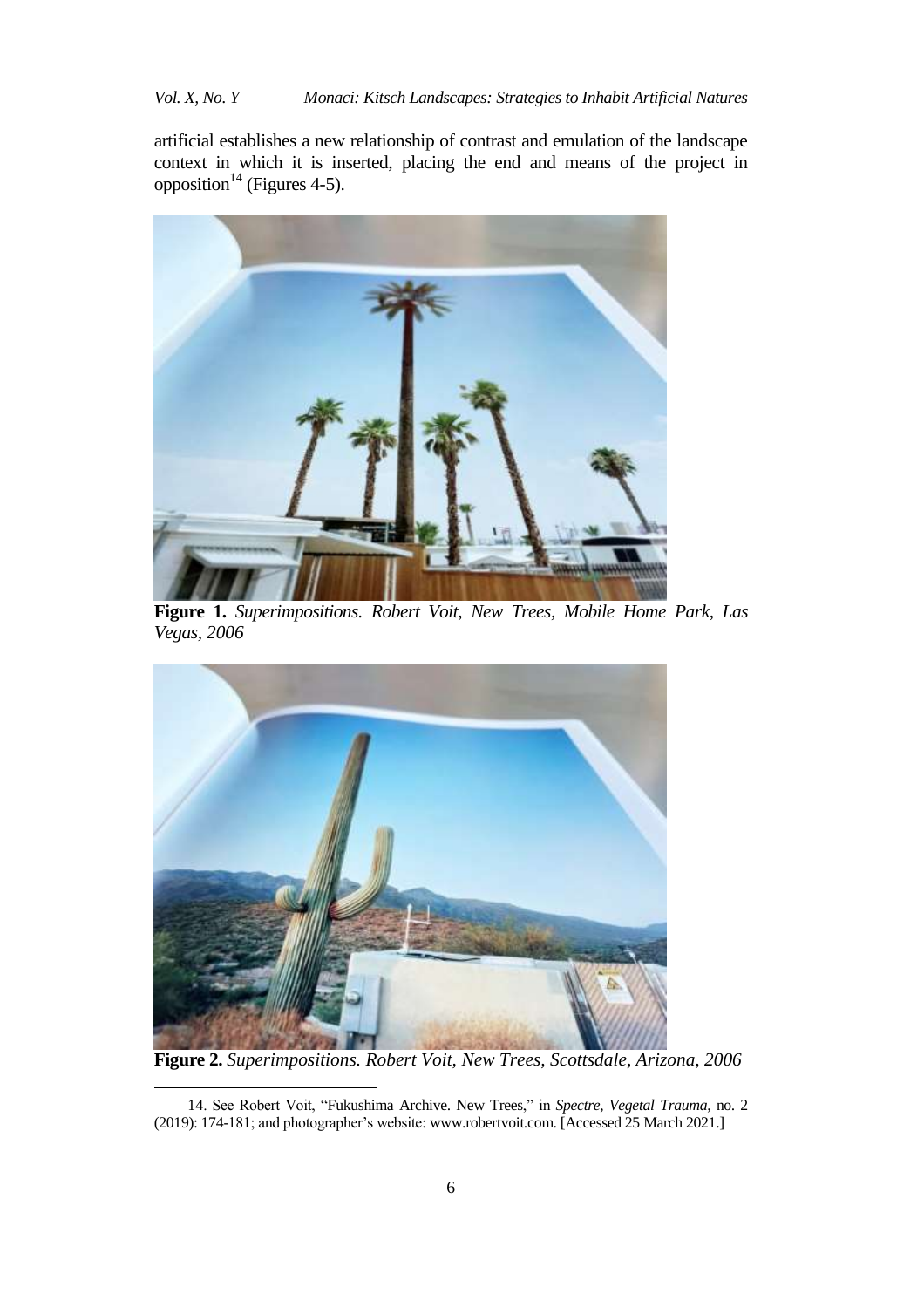

**Figure 3.** *Superimpositions. Robert Voit, New Trees, Halfway House, Midrand, Gauteng, 2006*



**Figure 4.** *Superimpositions. Robert Voit, New Trees, Galleria at Sunset, Las Vegas, 2009*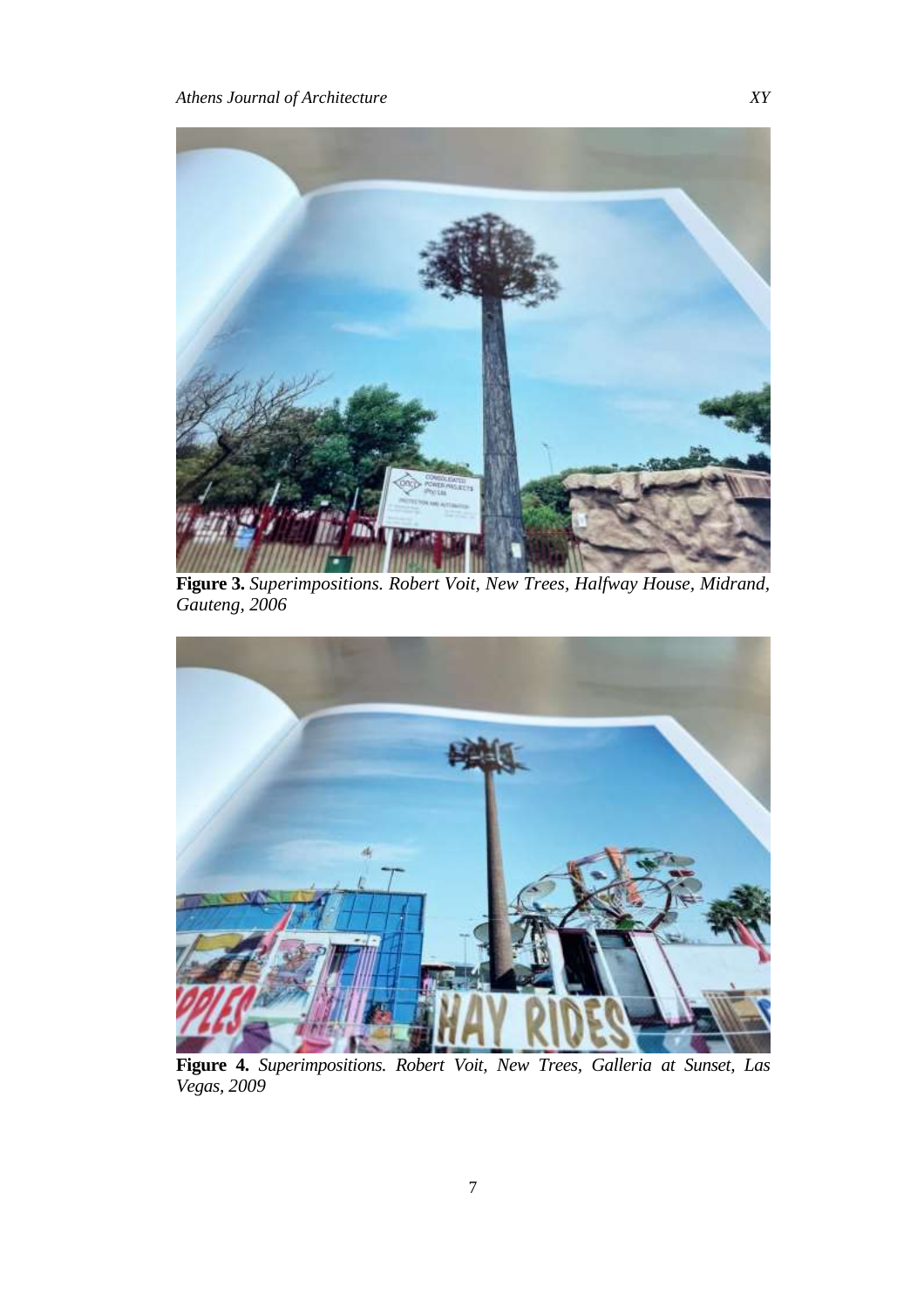

**Figure 5.** *Superimpositions. Robert Voit, New Trees, City Creek Road, Mentone, 2006*

It must be acknowledged that the theoretical fortune of the multiplication of vegetation in private urban spaces lies largely in Edouard François"s project Tower Flowers<sup>15</sup> which forms the matrix of nowadays insertions of vegetation in terraces and balconies. The project in that case uses nature as an ornament or as a mask of architecture, as Charles Jencks actually stated: "In this way, he creates a postmodern play on "artificial nature" by taking advantage of the fact that a considerable part of the population, while choosing to live in crowded cities, wishes to return to nature. The contradiction translates into balconies crowded with flower essences that devour the entire house".<sup>16</sup> In the contemporary world, the *postmodern game*, of which Jencks speaks, is widely used, not only by architects or landscape architects, but also by the actions of individual inhabitants who redesign their balconies, their living rooms or their courtyards through plastic natures or miniatures of forests and botanical gardens. Individual actions of this kind, together with large-scale design proposals, are redesigning the image of the city and contributing to the mixing of landscape and architecture, converging towards ambiguous features that define the image and imagination of our time.

This is the starting point to investigate the spatial dynamics that concept this type of desire and to investigate the compromise between the artificial and the natural with this kitsch angle that sees them indissolubly unresolved and mixed.

<sup>15.</sup> See www.edouardfrancois.com/projects/tower-flower. [Accessed 6 May 2021.]

<sup>16.</sup> Charles Jencks, *The Story of Postmodernism. Five Decades of the Ironic, Iconic and Critical in Architecture* (Hoboken: John Wiley & Sons 2011), 160.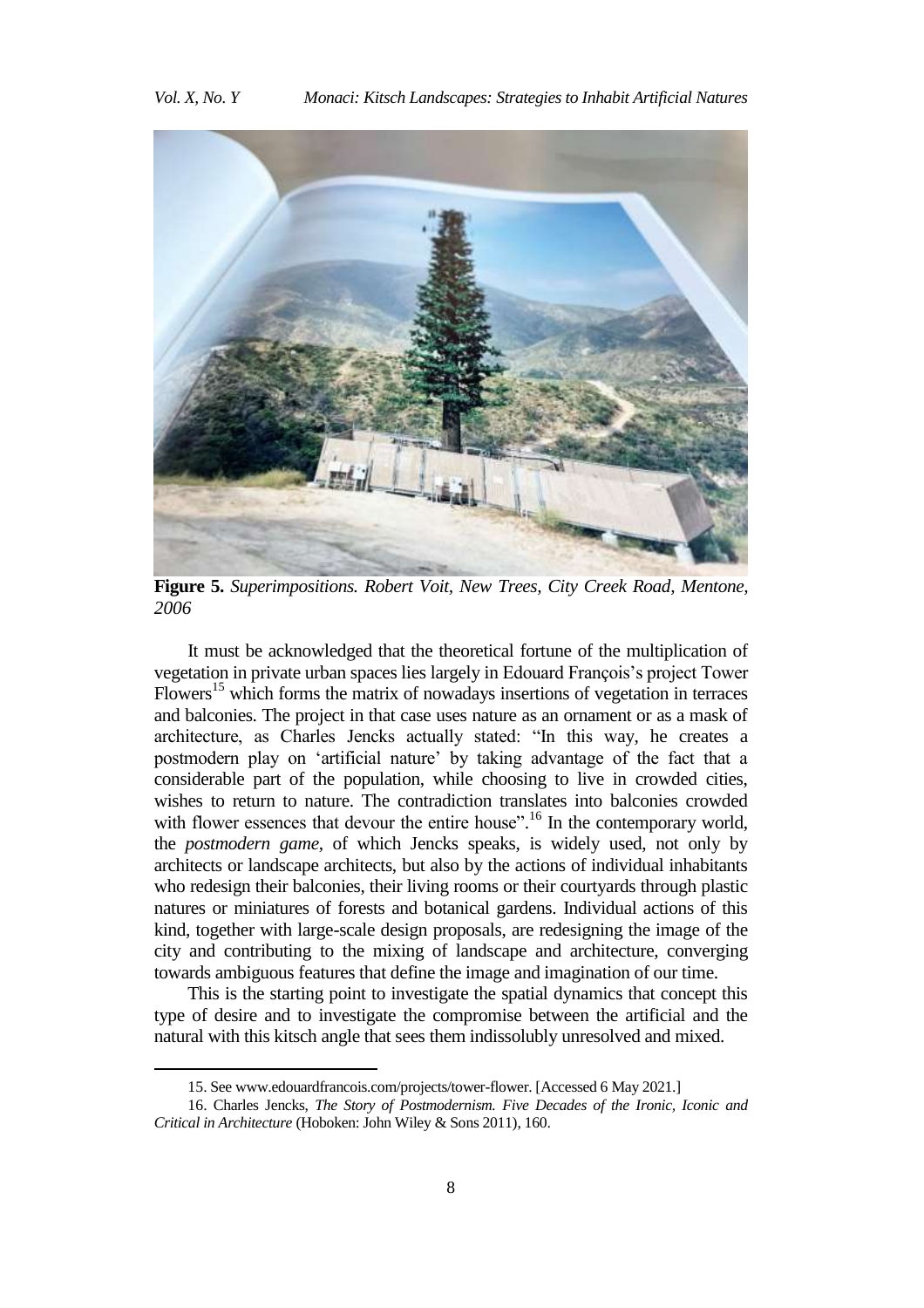Nature thus becomes the subject of the project from a kitsch point of view, at its most extreme, most accentuated component. Architecture strengthens its narrations through falsehood and ambiguity of language and form. The project reinforces the false, the story tale and the artifice to define a theory within the theme of architecture and nature, within the use and the ornament of spaces, which deals with desire and pleasure of nature inside architectural perimeter. The oscillation between the project of a space for a necessity and a space for a whim becomes more and more blurred and confusing within the design of space and its relationship to nature. Questions of pleasure, of small-scale agriculture on one"s own balcony and of personal involvement in ecology are on the same level and intertwined.

The garden becomes the paradigm of contemporary identity to such an extent that, where it is not feasible, it climbs vertically onto urban buildings, overturning its coordinates to invade the small balconies or terraces of the city. It invades indoor spaces: domestic forests and the piling up of plants in the apartment is partly to supply certain culinary needs, those that can be met with the little land available, but mainly to get lost in the home. The adventure no longer lies in conquering unknown places but in redesigning one's own dwelling and then being able to cross it in a new way, with different behaviour, reviewing the relationship between the body and the space.

Having articulated what kitsch is and does, I next investigate the theme of "kitsch landscapes" in which narration is a tool to solve or enhance the architectural project. The following two paragraphs will investigate the theme of domestic landscapes in which nature is a tool for architectural project. The first paragraph will analyse an experience in the field of architectural project inside an urban condition that allows me to connect the theme of nature to the theme of spatial project to be solved by a mixture and *camouflage* with artificial elements with the aim of augmenting the imaginary field of that space. While the second paragraph will analyse an interior-exterior project which outline the narrative aspect of the operation, which makes it possible to increase the spatiality of a confined space such as a courtyard in an urban space by tracing a rediscovery of a false archaeology and enhancing the narrative of the artificial and natural elements present in the garden.

## Kitsch Landscape: House A12 by Lucas y Hernández-Gil

Among the domestic space projects nominated for the 2021 Mies van der Rohe award,<sup>17</sup> there is a large percentage of projects introducing gardens that protrude from the floor of the home, incorporating a portion of the surrounding landscape and copying and translating it into the private space, or reinterpreting the patio as an intrusive element penetrating the uses of the home. This trend is even more intense now, in line with ecological movements, in which personal identity is combined with the desire to contribute in some small way to the good of

<sup>17.</sup> Se[e https://www.miesarch.com.](https://www.miesarch.com/) [Accessed 6 May 2021.]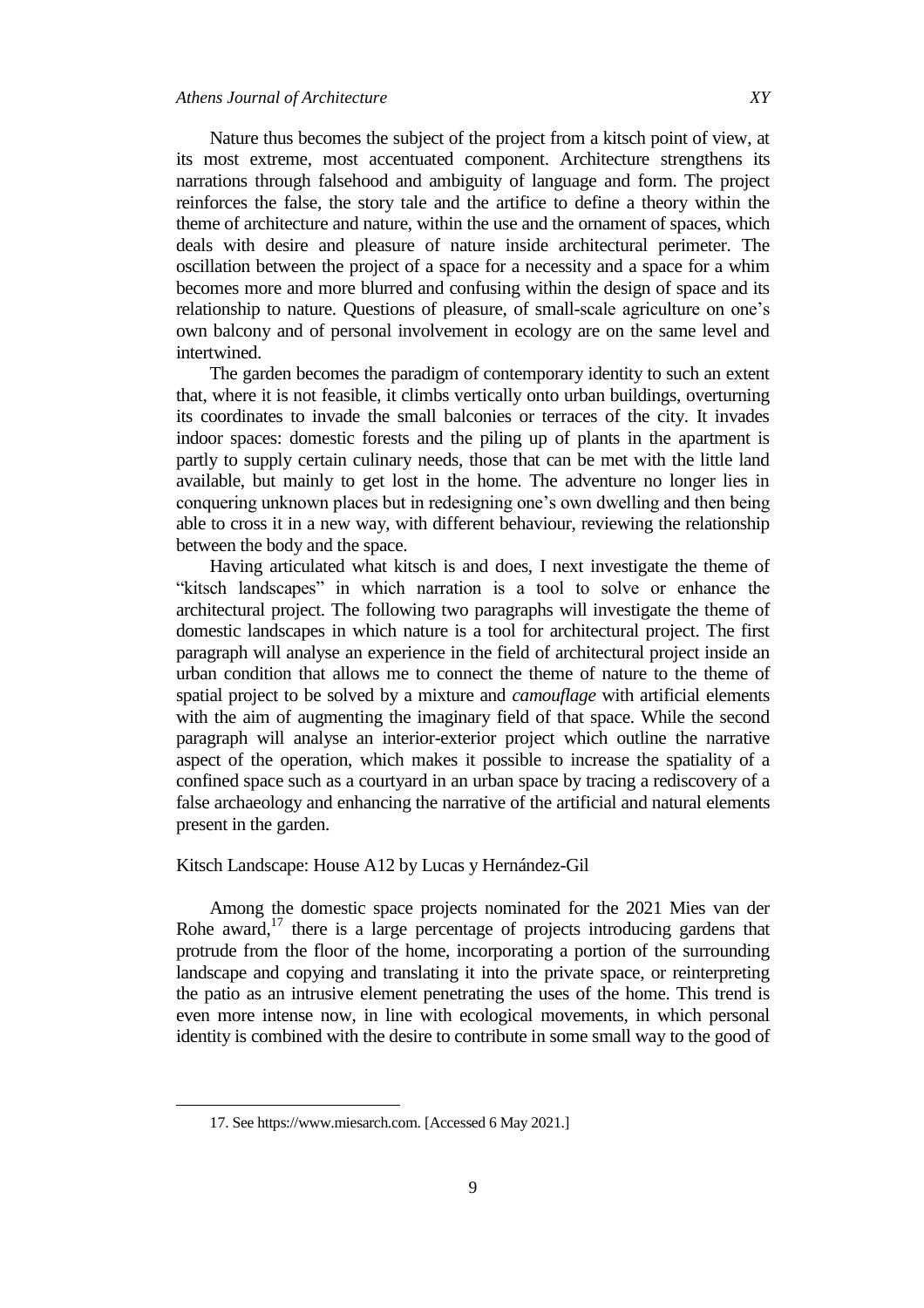the planet, materialising through the domestic forest an ambition of community and participation. 18

Among these project, detailed analysis should be made of the A12 home project in Madrid by Lucas y Hernández-Gil architects, who propose an approach to the theme of the relationship with nature in the dwelling as a solution capable of rethinking certain spatial problems in the urban environment and as an element enhancing the domestic imagination. The project involves conversion of a commercial space into a residential and office space on two floors covering 380 square metres. The main aims are to increase the amount of light in the spaces, given the building"s very dark character, and to increase the number of interior patios, in keeping with the architects' idea of introverted Mediterranean living composed of a succession of rooms with the sky (Figure 6).



**Figure 6.** *Superimpositions. House A12 on New Trees*

l

The two floors are complementary and opposing, especially in the choice of colours, reminiscent of Rothko as the architects stated, and are interconnected by a series of double volumes and skylights and windows which increase the passage of light and the spatial relationship. The courtyard-garden, which "functions as an urban oasis", <sup>19</sup> is located in the basement and takes light from the atrium of the house through metal gratings (Figure 7). The garden is configured as an artificial landscape in which the plants are immersed in an orange pavement reminiscent of a desert or of a beach whose overly bright colour immediately reveals its

<sup>18.</sup> See in particular Gianfranco Marrone, *Addio alla natura* (Torino: Einaudi 2011).

<sup>19.</sup> See project's description i[n https://eumiesaward.com/work/4674.](https://eumiesaward.com/work/4674) [Accessed 6 May 2021.]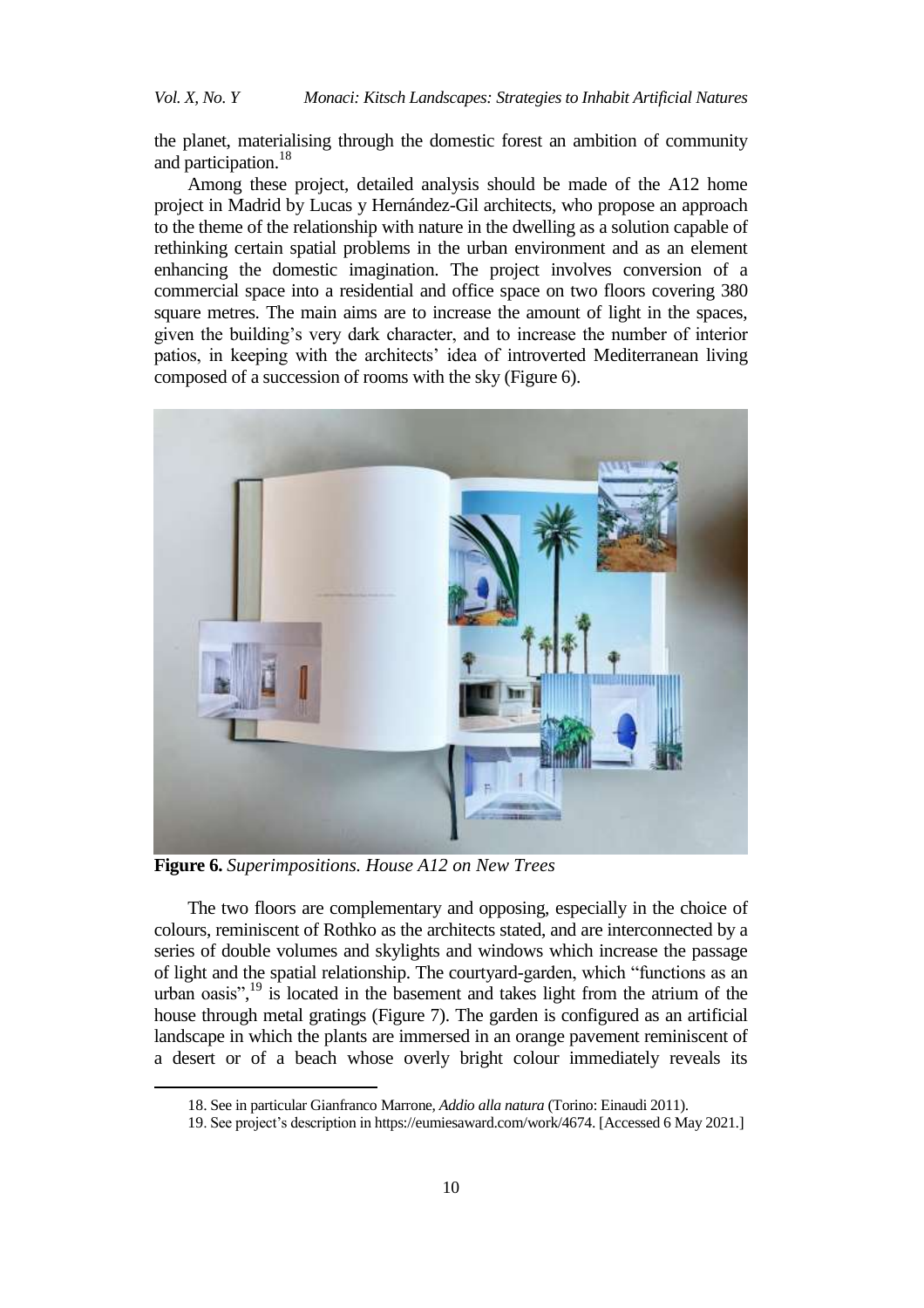# *Athens Journal of Architecture XY*

artificiality and declares itself in the desire to alter space and context. The plants stretch out towards the grille and the light and contrast with the metal and the artificial lighting (Figures 8-9). The oasis, as the architects define it, is the metaphysical, surreal space to which the whole house turns, especially the basement, and from which connections are made with the sleeping space, defining the comings and goings between the foreign, exotic place of the courtyard garden and the aseptic space of the bedroom, conceived as separate artificial landscapes which look at each other and contaminate each other in their uses and colours (Figure 10). This is also evident from their words published in the project description for the Mies Award nomination: "A landscaped interior English courtyard that receives light from the street filtered by a latticework creating a kind of oasis, a tropical garden of surreal character is connected to the lower level of the house".<sup>20</sup>



**Figure 7.** *Superimpositions. Lucas y Hernández-Gil, House A12. Tropical Garden*

<sup>20.</sup> Ibid.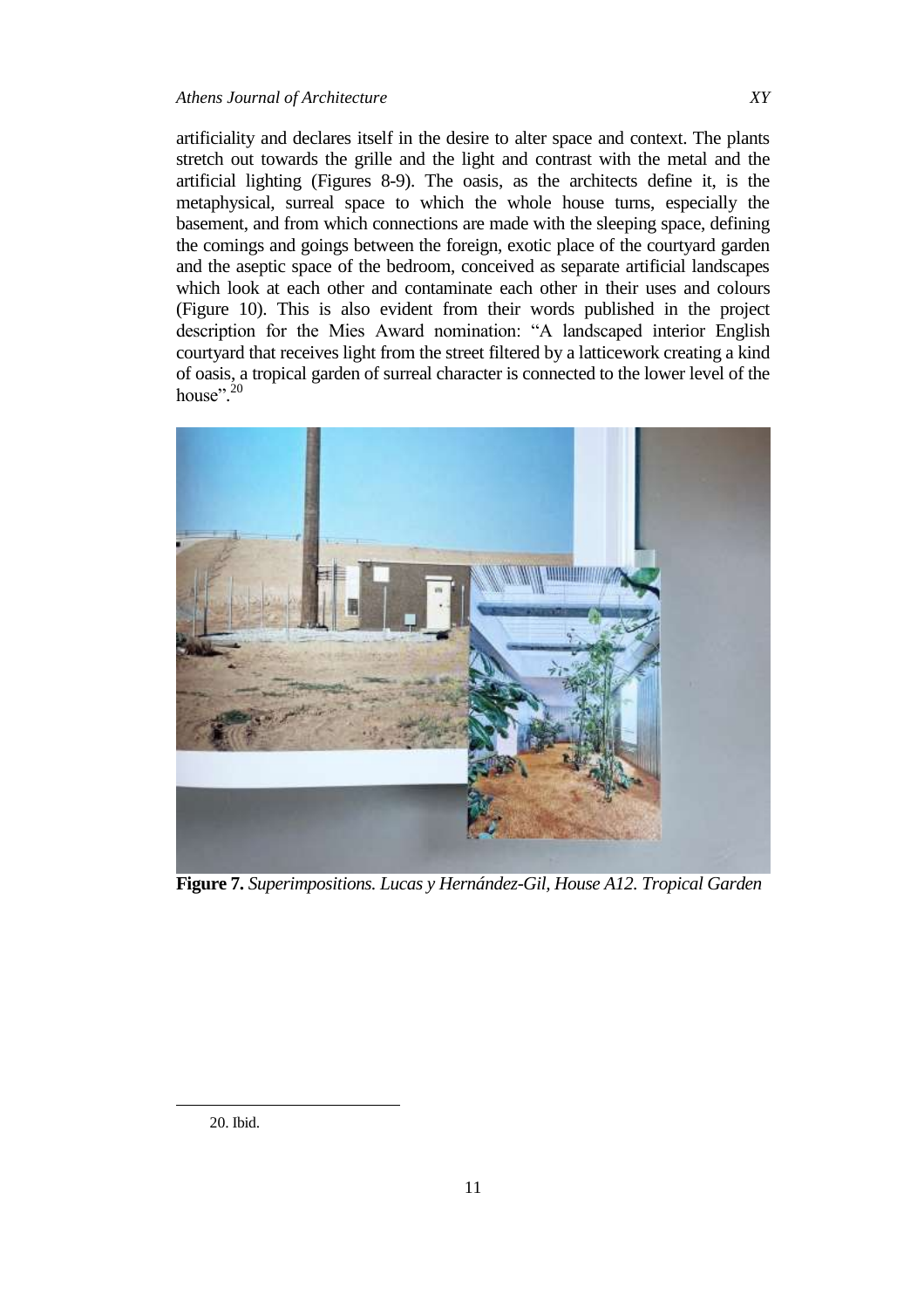

**Figure 8.** *Superimpositions. Lucas y Hernández-Gil, House A12. View of the Garden-Courtyard from the Bedroom*



**Figure 9.** *Superimpositions. Lucas y Hernández-Gil, House A12. View of the Garden-Courtyard from the Atrium in the Upper Level*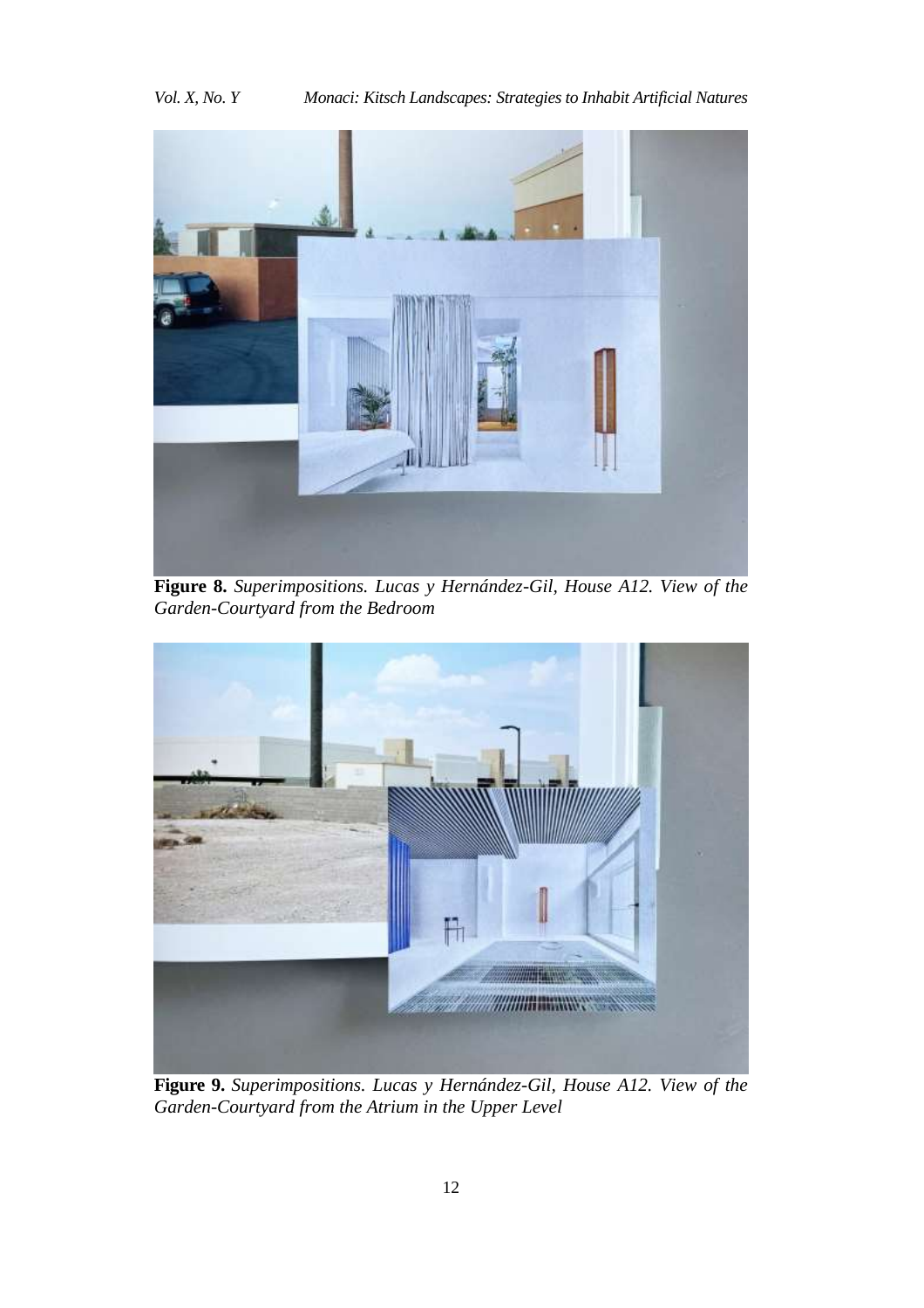

**Figure 10.** *Superimpositions. Lucas y Hernández-Gil, House A12. Bedroom and Garden-Courtyard*

Nature in this project is conceived as a design tool capable of enhancing unused or unimportant spaces, such as the courtyard below the atrium facing the entrance on the street, almost a gully, which become places in which to discuss the imagery of the home and increase resonance, thus enhancing spatiality instead of mortifying it. Nature in the project is also a mix of the artificial and the natural, contaminating plants and vegetation from different places as contrasting materials to define a new interior landscape that can rethink the space of the domestic. The oasis of orange carpet, plants and metal directly overlooks the room, making it possible to sleep in an artificial desert, and contaminating a technical space, solving problems of humidity and lighting, with a classic domestic space in which the two looks at each other and define a new interior landscape: a controlled but at the same time imaginative domestic nature.

A12 House allows us to catch a glimpse of a new contemporary trajectory of interpretation of nature as a design tool and as a material, even in urban or highly artificial contexts. A return to nature does not necessarily imply a regression of technique and the loos of application of the artificial in architecture; nature can become a material that enhances space precisely because of its interaction with artificial materials and because of its ability to configure a place differently. Moreover, the house, through the vegetation growing inside it, is constantly changing. Like a landscape, it also changes with the seasons and time, continually redesigning the artificial space.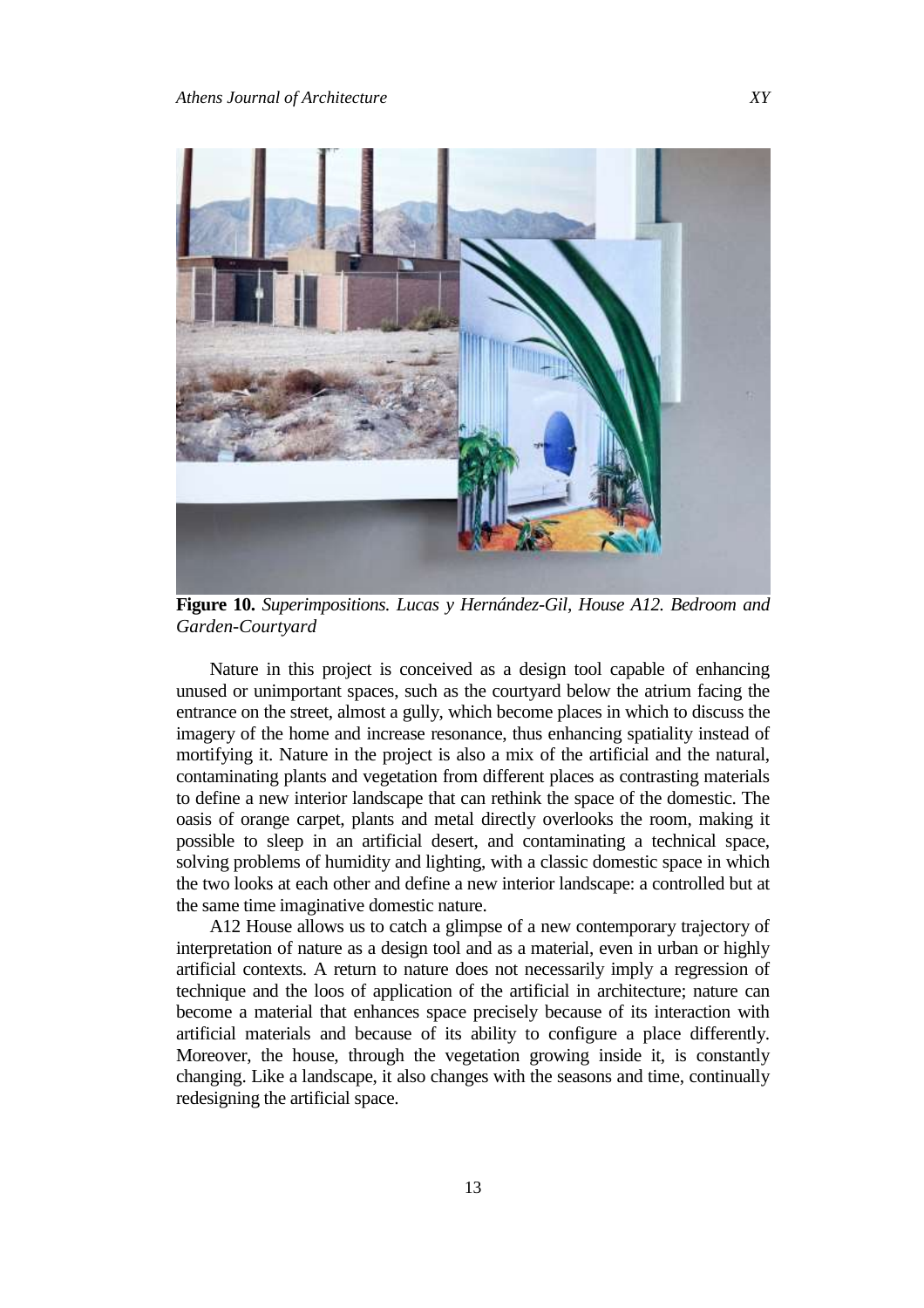Particularly in waste spaces, connection spaces or technical rooms, the reinterpretation of these places gives rise to new landscapes. Through the addition of artificial materials, which thus propose images that are distorted, new, noncanonical, different and unprecedented, a new idea of nature is proposed, no longer just an ornament or a symbol of our involvement in the ecological issues of the planet, but an opportunity to rethink the design of spaces and an occasion to start again from the imagination of the project as the first element of characterisation of the space.

Kitsch Landscape: Sunken Garden by Bureau Bas Smets

The project taken into analyse in this paragraph is called Sunken Garden, located in London and designed by the Belgian landscape and architecture studio Bas Smets.<sup>21</sup> It is an intervention inside a courtyard of a private building carried out between 2010 and 2011. The courtyard is 4 by 8 metres inside a typical 18thcentury building and bordered by tall facades. The client"s request was to have a garden inside the courtyard, despite the fact that it was located at a lower altitude than zero and was almost completely in the shade throughout the day. The position at a lower height of the courtyard was revealed to be perfect for an increase in the temperature and therefore for the humidity of the space. The place thus functions in the same way as a tropical forest: the large trees through their shade encourage a certain type of planting below in the undergrowth, in this case the effect is given by the tall buildings instead of the trees, similarly allowing an increase of about five degrees in the altitude of the courtyard. The shadow has therefore become from an initial obstacle to the installation of the garden to a design suggestion around which the whole project has developed (Figure 11).

The technical considerations about the temperature of the project space become triggers for a certain narrative about it: the story that is designed is to assume that these few square metres are the only ones left untouched in the whole of London, as if buildings had grown up around them, leaving an intact prehistoric archaeological frame at their centre (Figure 12). A sort of reunion of Jurassic archaeology is thus staged, which becomes the narrative motive of the tropical garden. The ground is covered with two tons of York stones that were transported and installed in the courtyard by crane. The humidification system allows a mist effect at certain times of the day, the space is enlarged by mirrors placed on panels in one side of the courtyard. The garden is inhabited by a yellow sculpture by the artist Franz West, reminiscent of a mythological creature, not clearly identifiable, imaginative and foreign<sup>22</sup> (Figure 13).

<sup>21.</sup> Se[e http://www.bassmets.be/projects-selection/.](http://www.bassmets.be/projects-selection/) [Accessed 10 May 2021.]

<sup>22.</sup> The project is documented and explained by Bas Smets himself in particular in the lecture called *Atmosphere 2019. Adaptation* he gave at Faculty of Architecture, University of Manitoba, 4 July 2019. Available at [https://www.youtube.com/watch?v=QTwvpHnAxHg.](https://www.youtube.com/watch?v=QTwvpHnAxHg) [Accessed 10 May 2021.]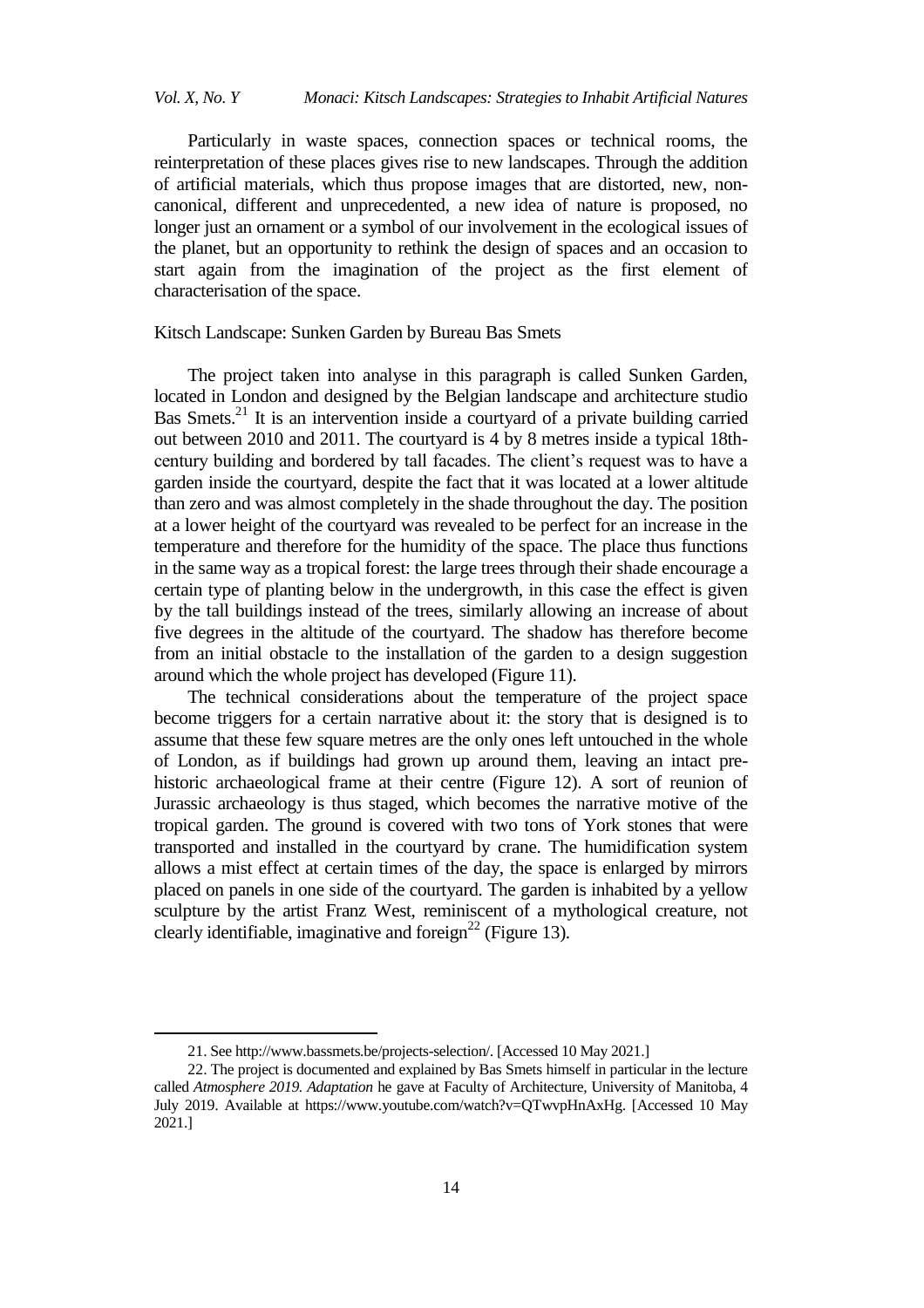

**Figure 11.** *Superimpositions. Sunken Garden on New Trees*



**Figure 12.** *Superimpositions. Bureau Bas Smets, Sunken Garden. Sculpture by Franz West in the Garden*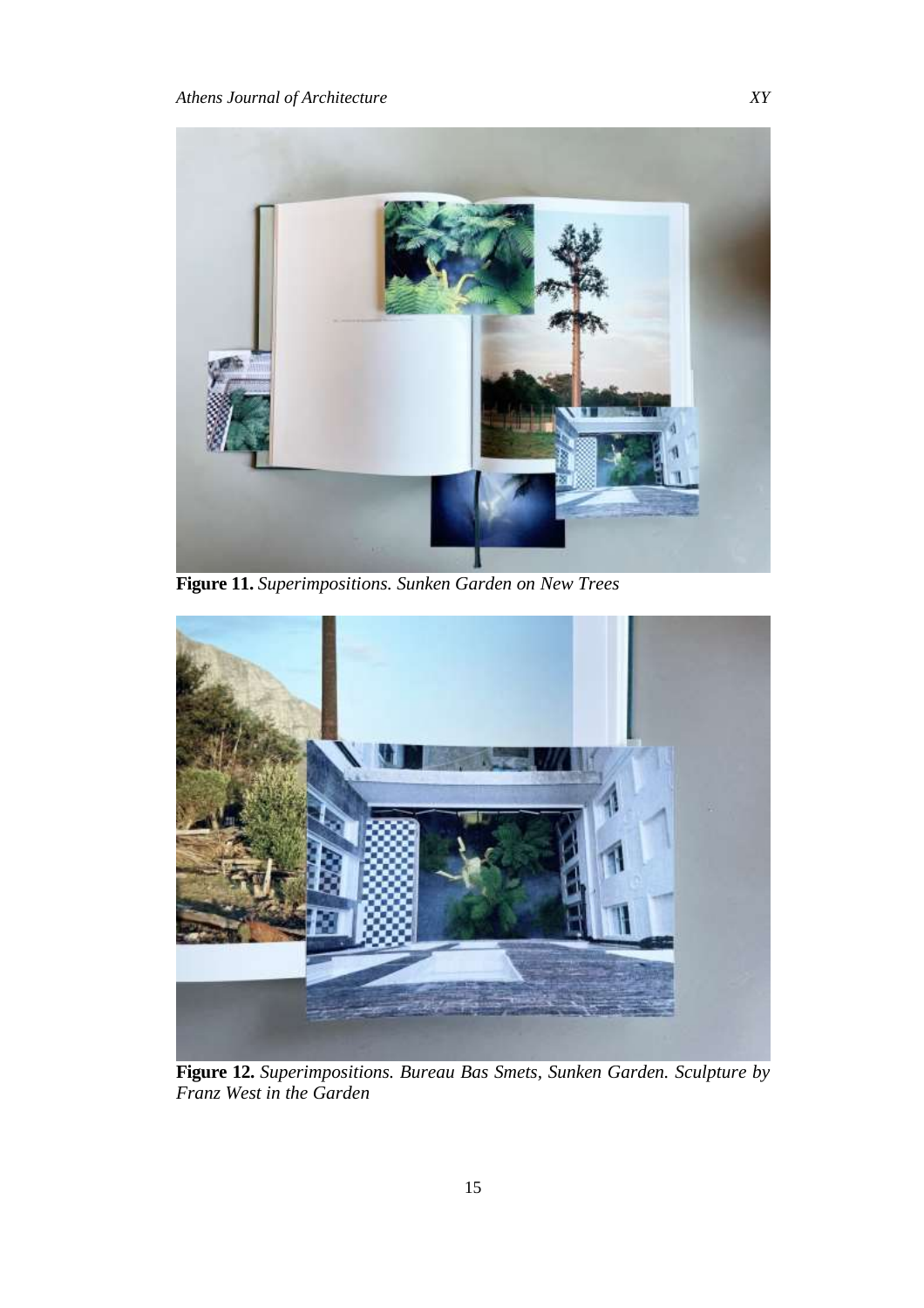

**Figure 13.** *Superimpositions. Bureau Bas Smets, Sunken Garden. View of the Garden from the Buildings*

The use of narrative in this intervention defines the possibility of expanding the space beyond its limited dimensional boundaries that would otherwise have defined its claustrophobic and unliveable character. Instead, the definition of the story of the survey of a prehistoric garden within the urban fabric of London allows for the welding together of the best technical and meteorological conditions for the growth of a natural system in the courtyard and for the exploitation of the density of humidity present. At the same time, it allows the space to be enriched by conforming it to a discovery site within an ordinary residential courtyard. The project of the sunken garden makes it very clear how the narration of space is a design tool capable of combining the natural and the artificial and introducing a landscape, perhaps hidden or rediscovered, into the domestic and everyday spaces.

The intervention also introduces the estrangement factor that is activated by the user especially through some of the project elements, such as the Jurassic statue, the 18th century stones and the effect of condensation through the windows (Figure 14). The estrangement and decontextualization brought about by the storytelling of the project make it possible to experience and perceive a canonical space as unprecedented and rediscovered. The project meets a general tendency in everyday life to have adventures inside one"s own home, to discover landscapes inside architecture, and to be able to cross and experience one's own space in a different way, otherwise known and familiar. Conceiving of nature as a design tool in the contemporary world means being able to trigger these forms of rethinking of domestic space and introduce new narratives even in apparently obvious places,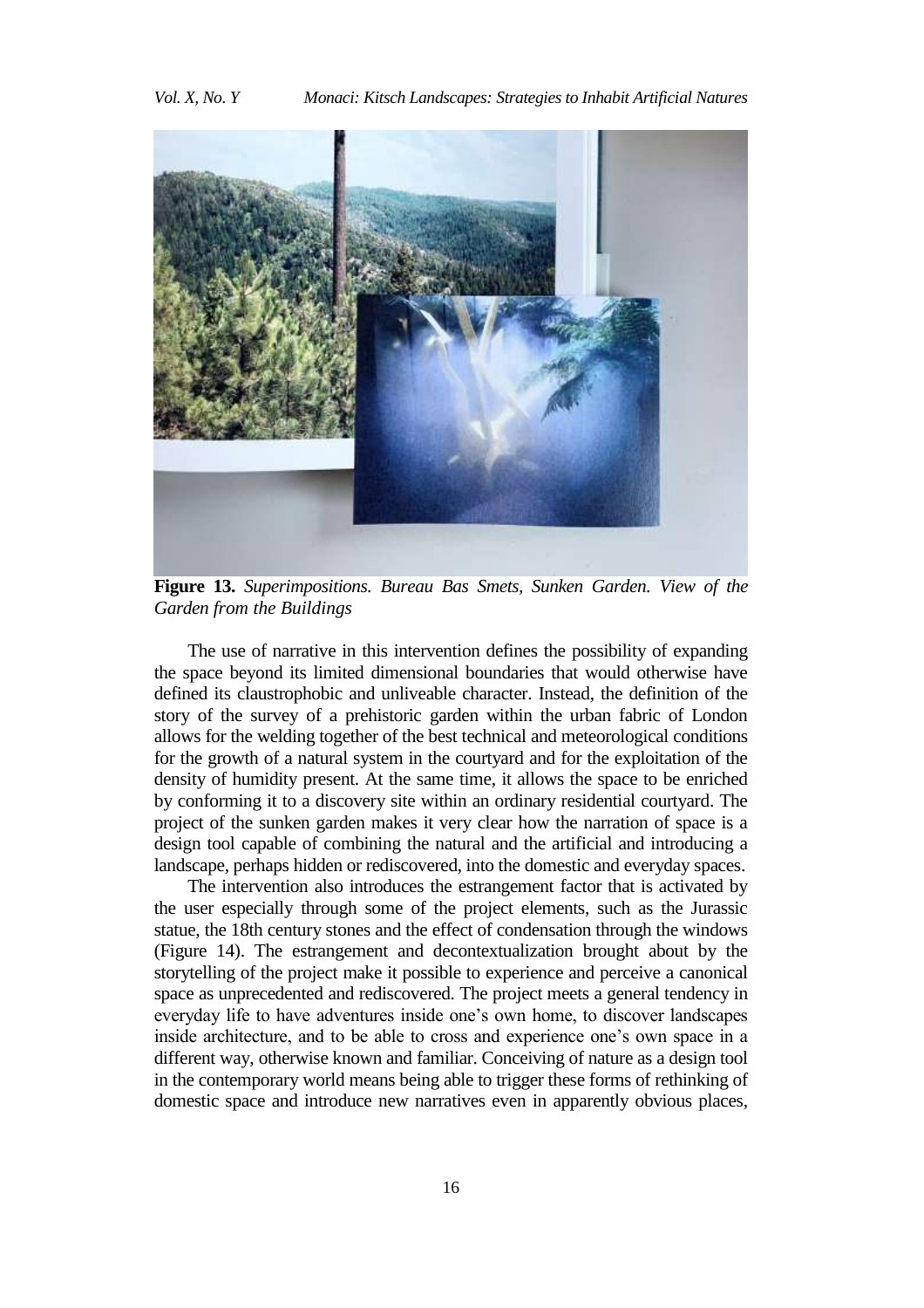especially urban ones. This type of operation introduces a design dynamic that constructs a landscape situation within very precise limits that aim to alienate the place from the rest of the context. Within which a spatial dynamic is installed that has completely different characteristics, detached from its environment in terms of the vegetable elements chosen, the natural relationship with the context and the mixing of natural and artificial elements. The separation of the intervention area, which is often inserted in the courtyards of edifices or dwellings, and therefore in an enclosed situation with precise margins, makes it possible to eliminate all visual, sensorial and conceptual links with the actual context. The intervention is therefore conceived as a model, allowing any scalar relationship with the rest and dictating above all the possibility of being able to stage a new narrative completely distant from the pre-existing one. The precise delimitation, which often also implies the impossibility of being able to cross that limit: the place of intervention is often a space that cannot be crossed but only observed from a different height or through a separating element. The new narrative is often linked to very distant periods of time, and thus aims to recreate an impossible landscape. In this way, the landscape of elsewhere defines an effect of amazement and *divertissement* within a canonical and common place. These design operations take the experiences of theme parks to extremes, bringing a piece of Jurassic Park or an amusement park into urban dynamics and everyday life (Figure 15).



**Figure 14.** *Superimpositions. Bureau Bas Smets, Sunken Garden. The Tropical Vegetation Fills the Few Square Metres of the Courtyard*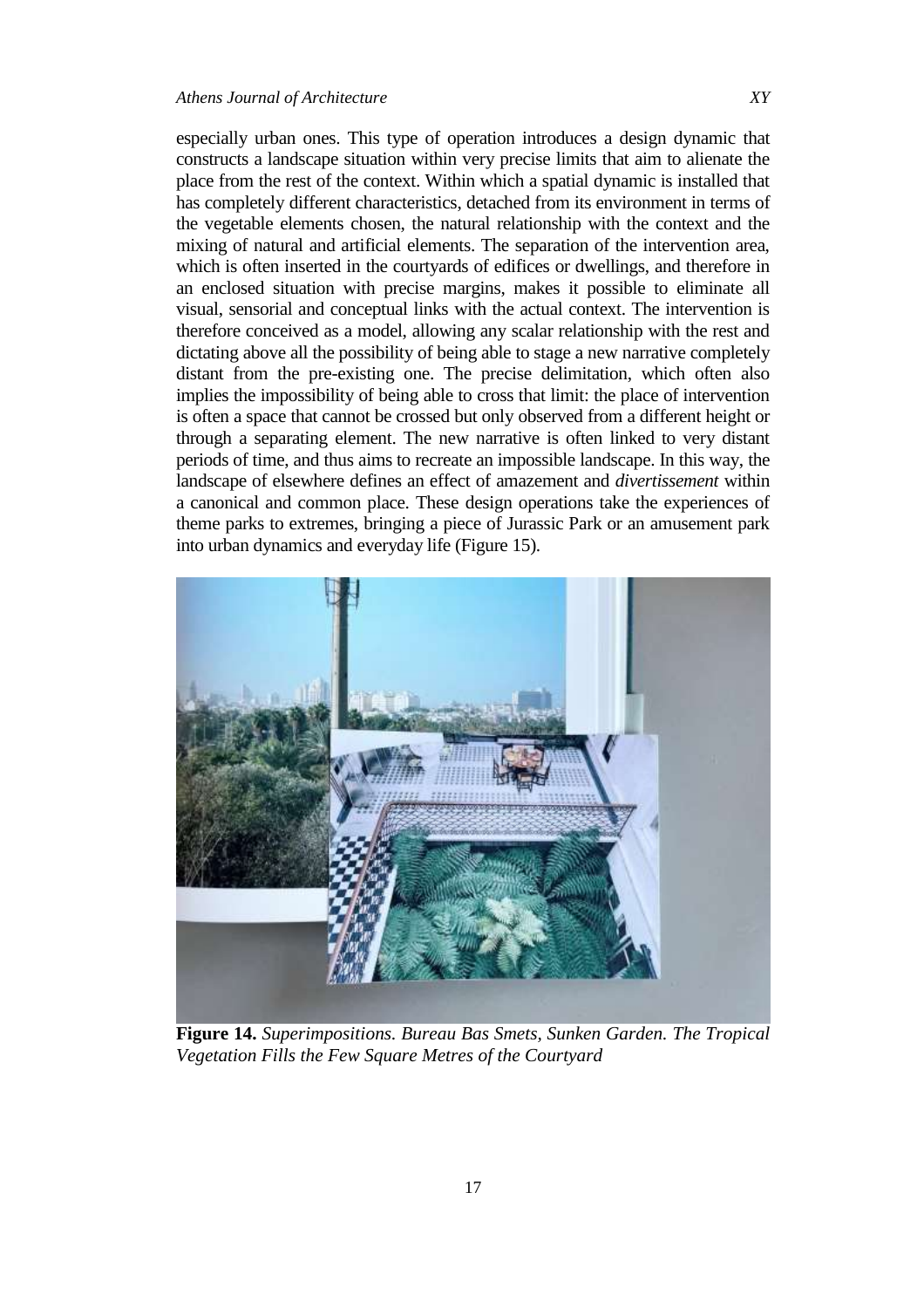

**Figure 15.** *Superimpositions. Bureau Bas Smets, Sunken Garden. Humidification, Mirrors, and the Yellow Inhabitant of the Garden*

In the contemporary, it is no longer a question of going to a special place, which, by requiring the crossing of a border and the payment of a ticket, implies a predisposition and an intentionality to go from the ordinary of real contexts to a place that is openly other. This intervention differs from his famous predecessors in that he relies on the operation of transferring a piece of otherness into an everyday place, which is then discovered with surprise and generating a collision of spaces and uses. The *collage*<sup>23</sup> operation implemented is capable of contaminating different languages and narratives in order to transform a mostly modest place into a space of the imagination.

#### **Conclusions**

The narrations of nature and the space-relationship with the vegetal elements are therefore an opportunity to rethink the spaces within which we live, the domestic sphere, and within which we are led to spend an ever-increasing amount of time, at least in view of recent contemporary conditions. The theme of domestic natures and how architecture can design it go through the definition of storytelling that can get closer the ambitions, desires, dreams of everyday life with the spaces we inhabit.

<sup>23.</sup> See Colin Rowe, and Fred Koetter, *Collage City* (Cambridge MA: The MIT Press, 1979).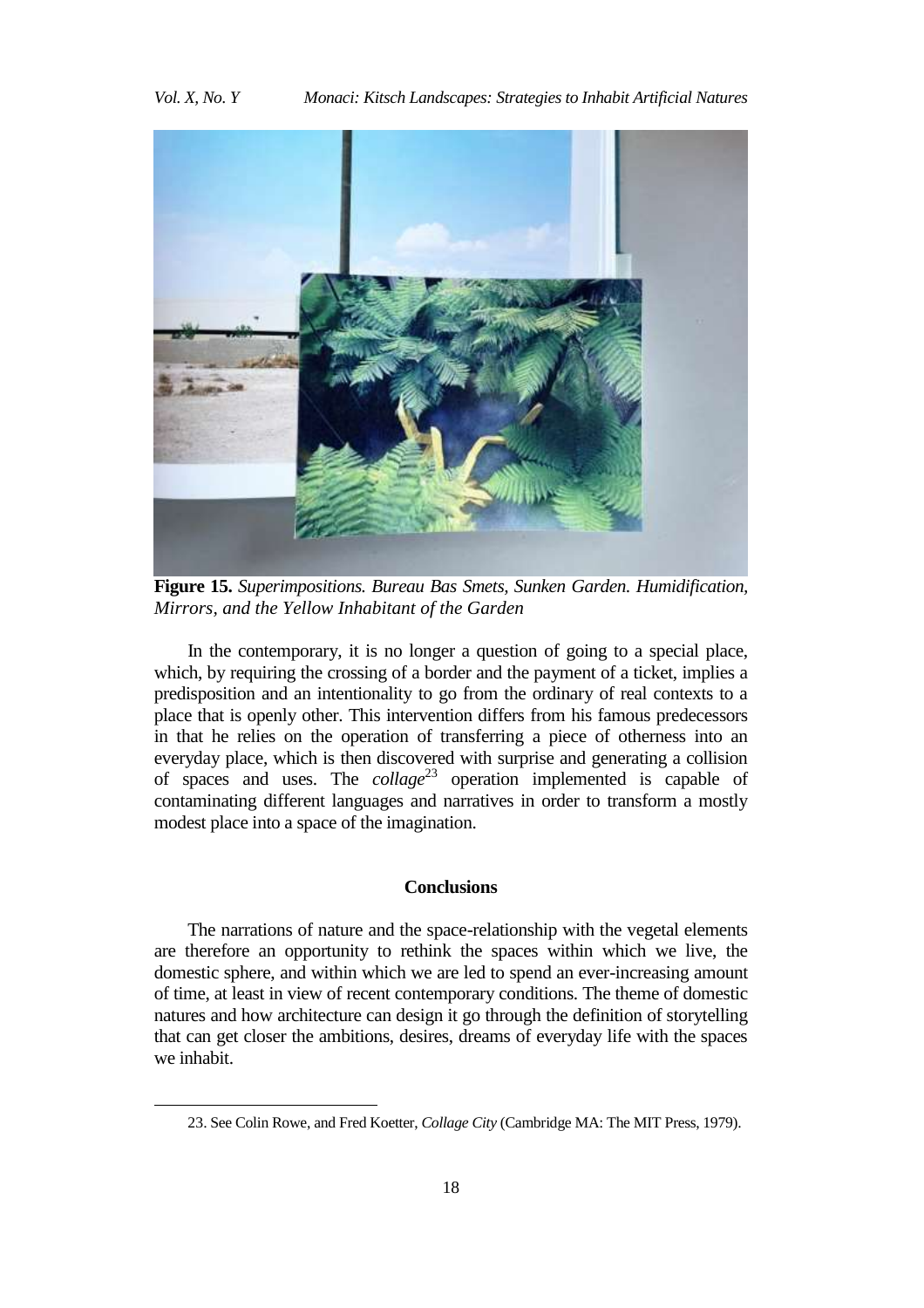Project narration is the tool that allows impossible places to be built, to trigger stories out of context. The message becomes more important than the form, the story goes beyond the real datum of the space. Storytelling allows the landscape to rise above reality and build itself on the basis of an imaginary that becomes a constructed place.

Narrative is a tool that landscape design has always drawn on as a device for seeking an *elsewhere.* <sup>24</sup> Often the narrative is constructed *a priori* to overcome certain facts of reality that would not allow the project to be realised; the narrative, on the other hand, determines the necessary detachment so that the dynamics of space open up to configurations that would otherwise be impossible in that place. But narration also allows the stories of everyday life to be told, so that nature takes part in the lives of the inhabitants.

In particular, kitsch is the pretext for the triggering of narratives which, on the one hand, can recover a lost memory of that territory, go towards forgotten events or distant historical periods (as in the case of A12 House), or, on the other hand, determine the intrusion of a completely extraneous narration which serves to highlight dynamics of that space which have remained latent or unexploited (as we have seen in Sunken Garden). The narration in kitsch thus becomes the most important instrument through which the project can overcome external circumstances and to imprint its own reasoning and its own imagery.

Mainly, the narration inside kitsch becomes a device able to define an immediate identification with that space, which is the element that creates a feeling of belonging to the place and defines an affective, personal and collective value.

The rediscover of nature as an object of people's desire and used as a symbol of the contemporary is a condition that the architectural project must take into account during the design process. The need to include the landscape in one"s domestic space and the individual actions of people who introduce nature into their homes are elements of contemporary society which lead – as we have studied based on the two cases analysed – the project to review some of its assumptions and rethink the dynamics of the domestic between architecture and nature. This new trajectory enables the rethinking of the spatiality of domestic and then lead to new design dynamics in the everyday life. The projects studied during the research, together with the experiences of contemporary art, clearly show how narrative is a design tool that, if put into play in an unprecedented way, can lead to the revision of some of the most ordinary and everyday spaces in which we live and can introduce nature and its artificialisation into private or common spaces in a contemporary way. Above all, it makes it possible to redesign and rethink certain ordinary spaces such as service rooms, distribution spaces, those places that are often left unresolved or hidden but which are at the same time essential and need to be questioned again. The cases of Sunken Garden and of A12 House reveals how the narration of nature as a contemporary tool and symbol can bring ordinary spaces into a new imaginary and allow people to experience them differently. Kitsch design, especially in the approach to artificial nature, can conceive new

<sup>24.</sup> See above all: Annalisa Metta, *aesaggi d'autore. Il Novecento in 120 progetti* (Firenze: Alinea, 2008) 276-280.